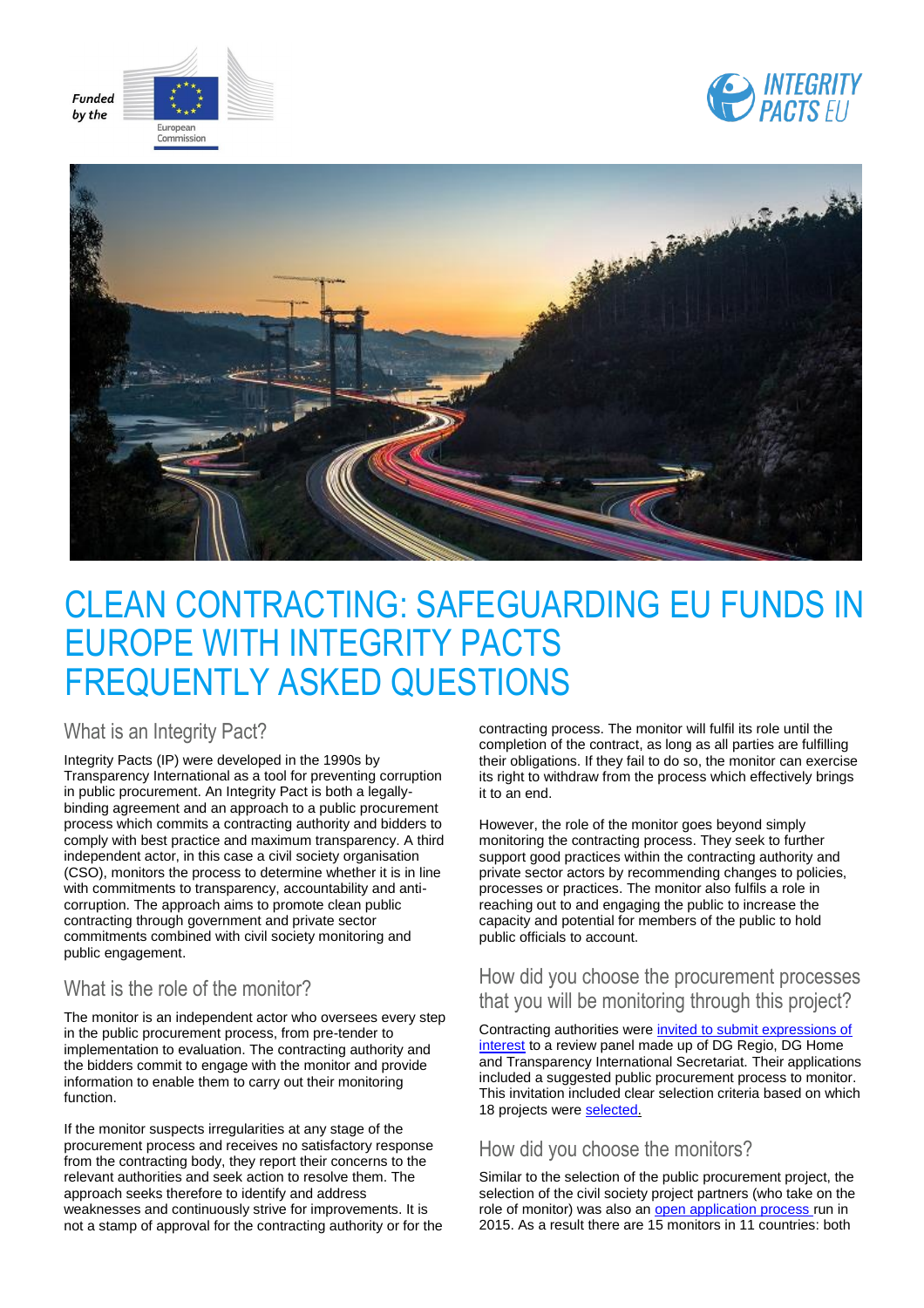Transparency International Chapters (Bulgaria, Czech Republic, Greece, Hungary, Italy, Latvia, Lithuania, Poland, Portugal, Romania, Slovenia) and other CSOs (Action Aid and Amapola in Italy, Romanian Academic Society and Institute for Public Policy in Romania). The application process included verification of absence of conflicts of interest among the partners. When required, specific expertise can be contracted by the monitor.

# What is a Transparency International Chapter?

Transparency International consists of more than 100 Chapters which are locally established, independent organisations fighting corruption in their respective countries. For more information on Chapters, including the [Chapter accreditation process,](http://www.transparency.org/whoweare/accountability/national_chapter_accreditation_and_individual_member_appointment_policy/0/) please visit Transparency International's official [webpage.](http://www.transparency.org/whoweare/organisation/our_chapters/0/)

# How are irregularities and corruption reported?

It is anticipated that the monitor will encounter a number of early warning signs of corruption during the implementation of the project rather than corruption itself. How this will be reported will depend on the case. It could range from a discussion among the signatories to the Integrity Pact to an official report to the relevant authorities. The monitor will follow up with the case and record findings in its regular public reports.

#### How will wrongdoing be punished?

The approach does not give powers to the monitor to punish wrongdoing. The obligation to sanction wrongdoing remains with the relevant public authority or private entity depending on the source and severity of the wrongdoing. The monitor will, however, follow up with the authorities to ensure that action is being taken. Furthermore, the monitor will publicly report on the issues identified and on the steps taken to address them. Weaknesses or inefficiencies in investigating and punishing wrongdoing will be highlighted.

# Are you supporting a corrupt system?

The Integrity Pact should not be understood as giving a stamp of approval. To the extent that parties to the Integrity Pact make a real commitment to anti-corruption principles, we will work together with them to continue improving standards. In the event that they fail to meet their commitments, and after appropriate warnings, the CSO monitor can take steps to bring the IP to an end. It is not a tick-box exercise.

#### What is the point of just monitoring one or two contracts in a country with endemic corruption?

Seeking to improve performance in one or two contracts is an important step. It demonstrates that civil society and the public can play a key role in reducing corruption in public procurement; and it can improve relationships and working attitudes between the different actors. By doing this, the project creates a space for collaboration to happen on a more regular basis and it makes other reforms less threatening.

# Is the project just another layer of bureaucracy?

No. The project is in fact seeking to demystify public procurement processes and to make them more transparent and accountable to the public. The project should also increase the likelihood that members of the public will raise their voices and that the contracting authority will take these inputs into account. In this way, the project does not add another layer of bureaucracy but rather seeks to change attitudes and relationships that matter in order to ensure good quality, efficiency and value for money.

### The Integrity Pact has not always worked. How do we know it will work here?

In 2015, Transparency International conducted two extensive reviews of Integrity Pacts implemented both globally and in the EU: Transparency International's [Integrity Pacts for Public Procurement](http://www.transparency.org/files/content/ouraccountability/2015_IntegrityPacts_LearningReview_EN.pdf) (global) and Integrity [Pacts for Public Procurement.](https://www.transparency.org/files/content/ouraccountability/2015_IntegrityPacts_LearningReview_EN.pdf) These identified key elements needed for success:

- a stable and independent source of funding
- independence of the monitor
- clear lines of accountability
- sufficient resources to facilitate monitoring of the project at hand

All of this learning has been taken on board and used to support the design of the 18 Integrity Pacts implemented through this project. Having said this, real commitment to the process from all parties is an essential element of its success. If that is missing from the outset or falls away during the course of the process, the Integrity Pact risks becoming ineffective.

# Are there different types of Integrity Pact?

The key element of an Integrity Pact is civil society monitoring of public procurement. Transparency International does not recognise or condone the use of the name Integrity Pact unless it follows this model. Other actions which masquerade as "Integrity Pacts" but which involve unilateral commitments from the public or private sector without any external monitoring are not the same.

# You are calling it a civil society action but you are using companies as subcontractors. How do you reconcile this?

Subcontractors are hired for their expertise but are answerable to the CSO. They are responsible for performing their functions according to the terms of reference and contract that they enter into with the CSO. They are therefore responding to the needs and delivering on the requirements of civil society and not free to act in their own interests. Should they do so, they are likely to be in breach of contract and the relevant penalties would be applied. It is common for civil society to draw on external expertise in this way when needed for a particular piece of work. It is not sustainable for CSOs to try to maintain a high level of expertise across different fields over a long period in-house.